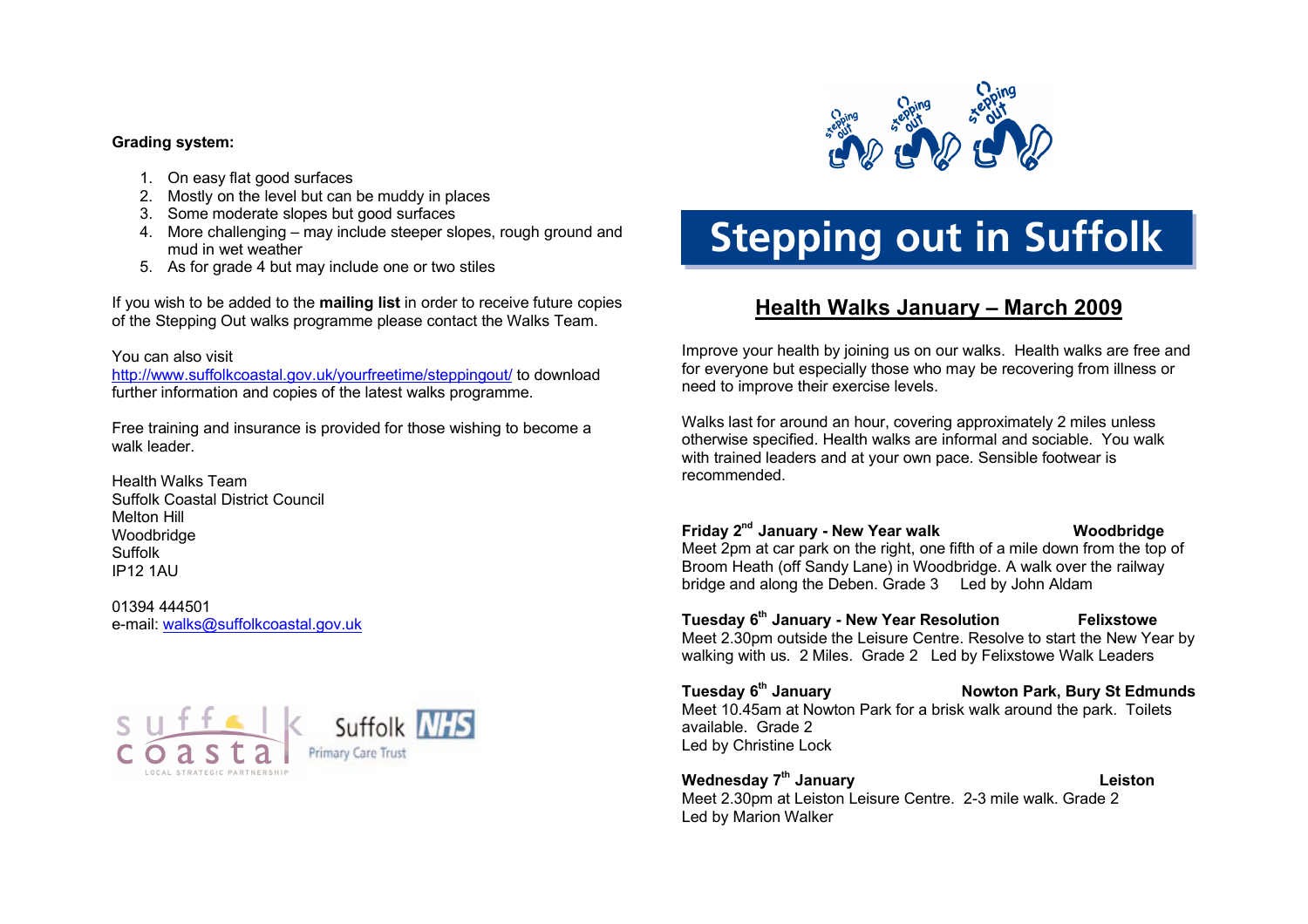### **Thursday 8**

### **Dower House, Sizewell OS 474616**

Meet 10.30am at the Dower House car park and walk towards Thorpeness and back along the coastal path. 2.5 miles Grade 2 Led by John Gadsby

### **Saturday 10<sup>th</sup> January Sutton Heath** Meet 2pm at the main car park at Sutton Heath for a walk through the wood & heath. Grade 2. Led by Sharon Jarrett

**Monday 12<sup>th</sup> January Monday 12<sup>th</sup> January Kyson, Woodbridge** Meet 10.30am at the Kyson Playgroup, Newnham Avenue, for a buggy walk. Grade 1 Led by Isabel Smith

### **Wednesday 14<sup>th</sup> January Bury St Edmunds**

Meet 10.45am at Abbey Gate, Bury St Edmunds for a 60 to 75 minute walk on the eastern edge of Bury. All hard surfaces, includes uphill sections. Grade 3. Led by Allan Hayman

**Wednesday 14th January Quinton's Lane, Felixstowe**  Walk along green paths into open countryside near Felixstowe. Meet at 10.30am at Brackenbury Leisure Centre Distance 2.5 miles Grade 2 Led by Felixstowe Walk Leaders

**Thursday 15th January Bourne Park, Ipswich** Meet 10.30am at Bourne Park gates off Wherstead Road for a walk under the Orwell Bridge to Bourne Nurseries for a refreshments and walk back again. Some slopes. Grade 2/3 Led by Julie Stokes

**Thursday 15th January Rendlesham, Woodbridge** Meet 10am at the Rendlesham Childrens Centre for a buggy walk. Grade 1 Led by Lindsay Wharam

### **Thursday 15th January Forest Lodge site, West Stow** Head north of the village of West Stow and take the forest track on the right (numbered 205) and find car park at end. Meet 10.45am for a flat, sheltered, mixed woodland walk of about 60 minutes. No stiles. Led by Roger Medley

### **Thursday 15th January Foxhall Woods,**

# **Rushmere St Andrew**

Meet 10.30am at Bixley Farm Centre, Broadlands Way, Rushmere St Andrew, IP4 5SU. (First Eastern Counties bus no. 62 from Tower Ramparts, Ipswich). A meander through Foxhall Woods and Rushmere Heath, skirting Foxhall Stadium. 90 minute walk. Grade 3/4. Led by John Adams.

### **Saturday 17th January Saxmundham**

# **TM 387647**

Meet 10am outside the Old Post Office, near the bus station on the B1121. A family walk of approx. 75 minutes. Grade 2 - 3 Led by Isabel Smith

### **Monday 19th January Woodbridge**

Meet 10am at Sutton Church for a walk overlooking the River Deben. Follow B1083, on the left as enter the village. Approx. 70 minute walk. Grade 3

Led by Isabel Smith

### **Tuesday 20th January Framlingham**

Meet 10.30am at the Framlingham Castle car park for a 2 mile walk around the town and surrounding countryside. Grade 2/3 Led by Rayleen Finn

### **Wednesday 21st January East Bridge, near Leiston OS 452663**

Meet 10.30am along the road over the bridge at East Bridge. A 2.5 mile walk through the forest Grade 2 Led by John Hayward

### **Thursday 22nd January River Deben, Woodbridge**

Walk along the river banks in Winter. Meet at 10.30am outside Deben Pool in Woodbridge. Distance 2 miles Grade 2 Led by Felixstowe Walk Leaders

### **Thursday 22nd January Martlesham**

Meet 10.30am at Tesco Martlesham (main shop entrance) for a 3 mile (approx) walk through countryside. Grade 2/3. Coffees and toilets available at Tesco's Led by Colin Simmons

### **Tuesday 27th January Chantry Park, Ipswich**

Walk around the largest park in Ipswich, there are some slopes. Meet 10.30am at the first car park on the right of the Sue Ryder Home. Enter via the Hadleigh Road entrance. Grade 3 Led by Barbara Tottle

### **Friday 30th January Spa Gardens, Felixstowe**

The sea front and Spa gardens in Winter. Meet at 2.15pm outside the Spa Pavilion. Distance 2 miles Grade 1 Led by Felixstowe Walk Leaders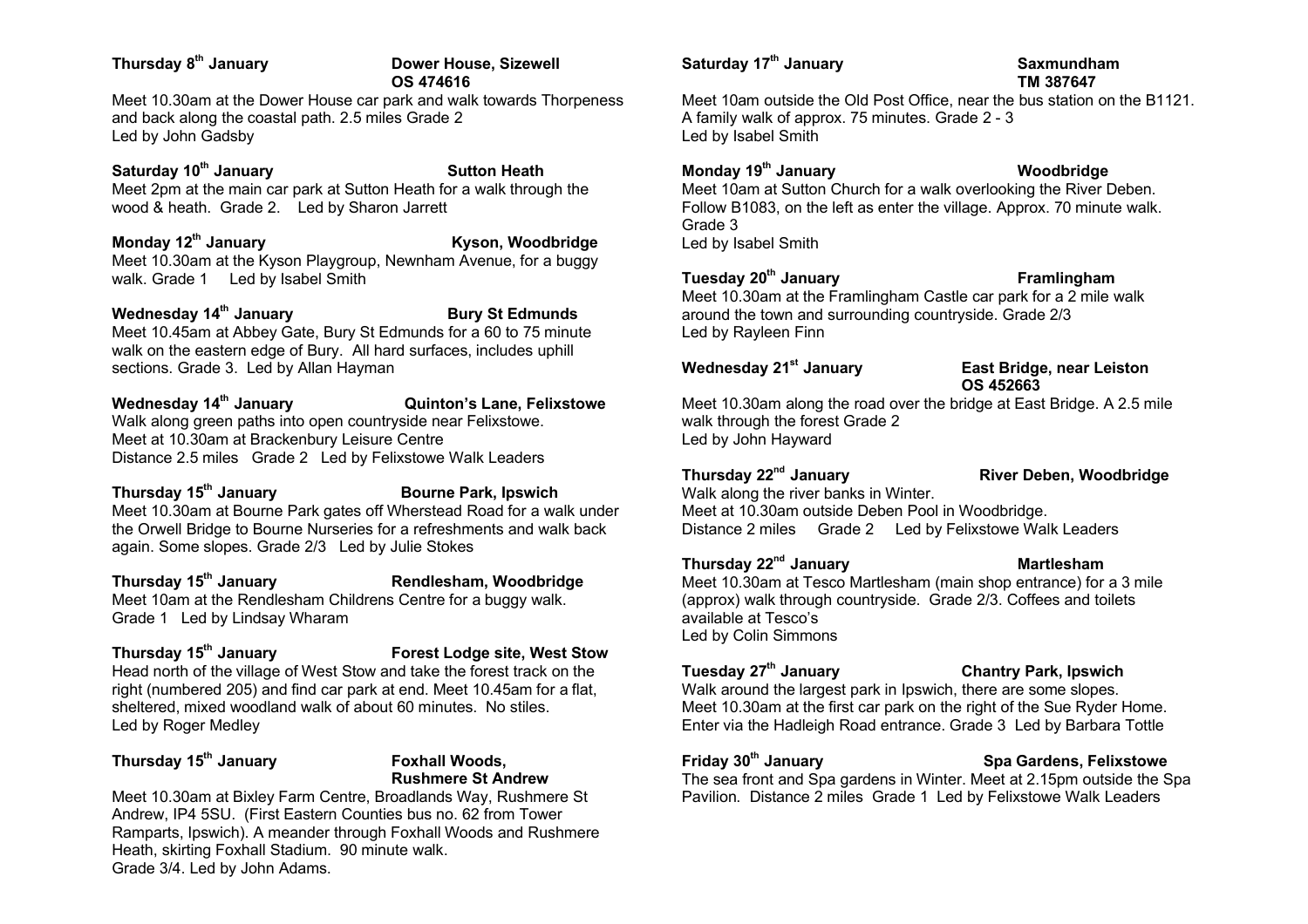### **Saturday 31st January Foxburrow Farm, Woodbridge**

Meet 2pm in the car park. Take the A12 from Woodbridge to Lowestoft and take the right turn signed for Suffolk Wildlife Trust (brown sign). Left turn about a mile along takes you into Foxburrow Farm. A 2 mile walk, which may be muddy. Grade 2. Led by Sharon Jarrett

### **Tuesday 3 Bury St Edmunds** Meet at 10.45am at the Abbey Gate for a town and footpath walk. Grade 2. Led by Christine Lock

### **Tuesday 3 Charsfield, Woodbridge**

Meet 2pm at Charsfield village hall to walk through the beautiful orchards. Can be muddy. Grade 3. Led by John Aldam

### **Thursday 5 th February Snape**

**OS 393573**

Meet 11am in the Snape Maltings overflow car park. A walk towards Gromford, coming back through Snape towards the Sailor's path and returning to Snape via the river. A 2.5 mile walk. Led by Maggie Jennings

### **Monday 9**

Led by Allan Hayman

**Felixstowe Ferry** 

Catch the bus from the Ferry and walk back. Meet at 10.50am outside St Nicholas Church at the Ferry. Distance 2.5miles Grade 2 Led by Felixstowe Walk Leaders

### **Wednesday 11th February Pin Mill, Mid Suffolk** Meet 10.45am at Pin Mill car park (charge) which is on the left of the Chelmondiston to Pin Mill road. A 60 to 75 minute walk. Grade 4

**Wednesday 11th February Leiston**

Meet 2.30pm at Leiston Leisure Centre. 2-3 mile walk. Grade 2 Led by Marion Walker

## **Thursday 12th February Christchurch Park, Ipswich**

Experience Christchurch Park in Winter. Meet at Soane Street Main gates at 10.30am. Grade 1 **Led by Julie Stokes** 

### **Thursday 12th February Rendlesham, Woodbridge**

Meet 10am at the Rendlesham Childrens Centre for a buggy walk. Grade 1. Led by Lindsay Wharam

**Saturday 14th February Kyson Point & Broom Heath**

Meet at 2pm on the green, at the back of the car park behind Deben Swimming Pool. Walk along the river to Kyson along to Broom Heath and back into Woodbridge via the town. 2.5 – 3 miles. One very steep incline, otherwise grade 3. Led by Sharon Jarrett

### **Tuesday 17<sup>th</sup> February <b>New Bridge, Felixstowe**

Walk over the new bridge across the A14 to open countryside. Meet at 10.30am outside Morrison's Supermarket. Distance 2.5 miles Grade 2 Led by Felixstowe Walk Leaders

### **Wednesday 18th February Leiston**

# **OS 454638**

Meet 10.30am at the Kenton Woods car park. A 2.5 mile walk through the woods and glades. Led by John Hayward

### **Thursday 19th February Rushmere Common,**

# **Rushmere St Andrew**

Meet 10.30am at Bixley Farm Centre, Broadlands Way, Rushmere St Andrew, IP4 5SU. (First Eastern Counties bus no. 62 from Tower Ramparts, Ipswich). An easy walk along woodland and heath land paths. Good views. 60 minute walk. Grade 2/3. Led by John Adams

### **Monday 23rd February Fair Trade Walk, Felixstowe**

Enjoy Old Felixstowe and then finish with a cup of Fair Trade Coffee in the Methodist Church.

Meet at 10.30am outside Trinity Methodist Church, Hamilton Road Distance 2 miles Grade 3 Led by Felixstowe Walk Leaders

### **Tuesday 24th February Framlingham**

Meet 10.30am at the Framlingham Castle car park for a 2 mile walk around the town and surrounding countryside. Grade 2/3 Led by Rayleen Finn

### **Tuesday 24th February Holywells Park, Ipswich**

Meet 10am at Holywells car park off Cliff lane for a walk around the park. There are some moderate slopes and it can be muddy in places. Grade 3-4 Led by Stephanie Cullen

### **Wednesday 25th February Wickham Market**

Meet 11am at the hill ( town square by the café) to walk the west loop. A 60 minute walk. Grade 2. Led by Isabel Smith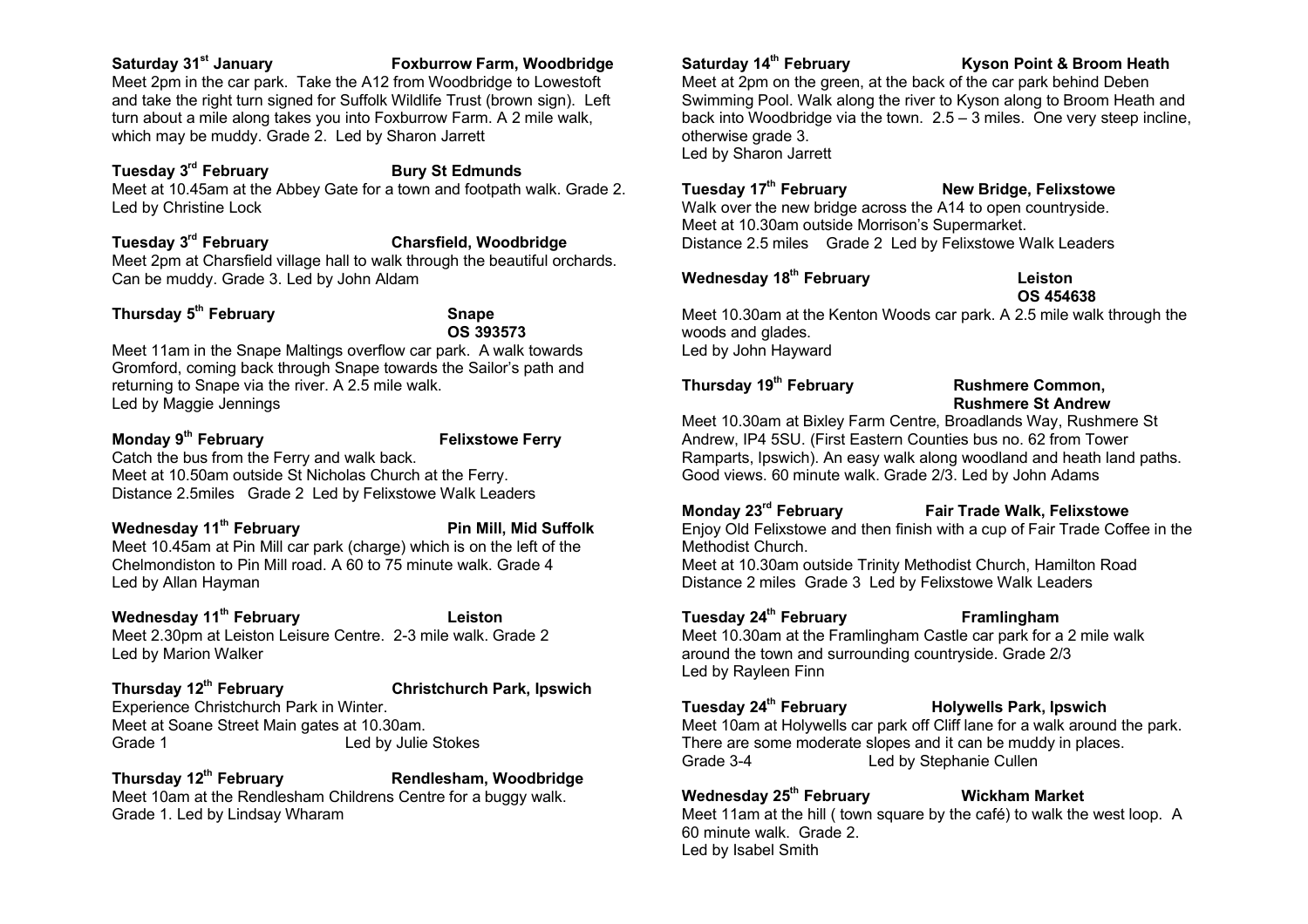### **Thursday 26th February Lackford Lakes**

Meet 10.45am in car park off Bury to Mildenhall road just after Flempton. Short flat 45 minute walk around the reserve, and an opportunity to pop into the bird hide. Toilets & coffees available. É1 donation for car park. Led by Roger Medley

### **Thursday 26<sup>th</sup> February Martlesham**

Meet 10.30am at Recreation Ground car park (behind Spencers Garage, sign post on main road just past Red Lion public house) for a 3 mile walk through countryside. Grade 2-3 Led Colin Simmons

### **Sunday 1 st March Sizewell**

Meet 11am at Sizewell beach car park for a 60 / 90 minute family walk. Grade 3 Led by Isabel Smith

### **Thursday 5 th March Tunstall**

### **OS 380546**

Meet 10.30am in the second car park from Tunstall towards Orford. A 2.5 mile walk through the forest and heath. Led by Wendy Robinson

### **Thursday 5 Cliff and Dip, Felixstowe**

Explore the cliffs and paths around Old Felixstowe. Meet at 10.30am at Brackenbury Leisure Centre. Distance 2.5 miles Grade 2 Led by Felixstowe Walk Leaders

### **Friday 6**

### **Sudbourne**

Meet 10.30am at Sudbourne Church (1 mile before Orford) and enjoy a walk (75 mins) overlooking the Alde and Orfordness. B1084 take 2<sup>nd</sup> left at the five crossways at White Lodge. Grade 3. Led by Isabel Smith

### Sunday 8<sup>th</sup> March

### **Melton, Woodbridge**

Meet 2pm at the riverside car park, on the right just before the Wilford Bridge Pub, heading out of Woodbridge towards Bromeswell. A 2 mile walk; uneven ground and may be muddy. Grade 3. Led by Sharon Jarrett

### **Tuesday 10th March Easton and Parham**

Meet 2pm at the car park opposite the White Horse pub at Easton to walk north east towards Parham. Grade 2/3 Led by John Aldam

### **Wednesday 11th March Martlesham**

Meet 10.30am at Tesco Martlesham (main shop entrance) for a 3 mile (approx) walk through countryside. Grade 2/3. Coffees and toilets available at Tesco's Led by Colin Simmons

**Thursday 12th March Bourne Park, Ipswich**

Meet 10.30am at Maidenhall Community Allotment for a walk along the public footpaths to and around Bourne Park. There is parking in Halifax Road. Grade 2 Led by Julie Stokes

### **Thursday 12th March Rendlesham, Woodbridge**

Meet 10am at the Rendlesham Childrens Centre for a buggy walk. Grade 1 Led by Lindsay Wharam

### **Friday 13th March Trimley St Mary, Nr Felixstowe**

Enjoy a country walk with views over the Docks. Meet at 2.00pm outside Trimley St Mary Church. Distance 2.5 miles Grade 2. Led by Felixstowe Walk Leaders

### **Wednesday 18th March Santon Downham**

Meet 10.45am at St Helen's Picnic site, Santon Downham for a 60 to 70 minute walk – heath, forest and riverside. Grade 3. Santon Downham is reached from the Thetford to Brandon road then go downhill by the church and follow to a signed right turn to St Helen's Led by Allan Hayman

### **Wednesday 18th March Dunwich**

# **OS 460696**

Meet 2.30pm in the car park along the Westleton – Dunwich road, this is the car park past Sandy Lane. A 2.5 mile walk through the woods and over the heath.

Led by John Gadsby.

### **Thursday 19th March Foxhall Woods,**

# **Rushmere St Andrew**

Meet 10.30am at Bixley Farm Centre, Broadlands Way, Rushmere St Andrew, IP4 5SU. (First Eastern Counties bus no. 62 from Tower Ramparts, Ipswich). A walk through the woods on the Nuffield Hospital side of Foxhall Road following good paths and boardwalks. Usually muddy. 90 minute walk. Four stiles. Grade 5. Led by John Adams.

### **Friday 20th March Wickham Market**

Meet 10.30am at the playing field to walk the east Wickham loop 3, a 3 – 4 mile walk. Sturdy footwear recommended. Led by Isabel Smith